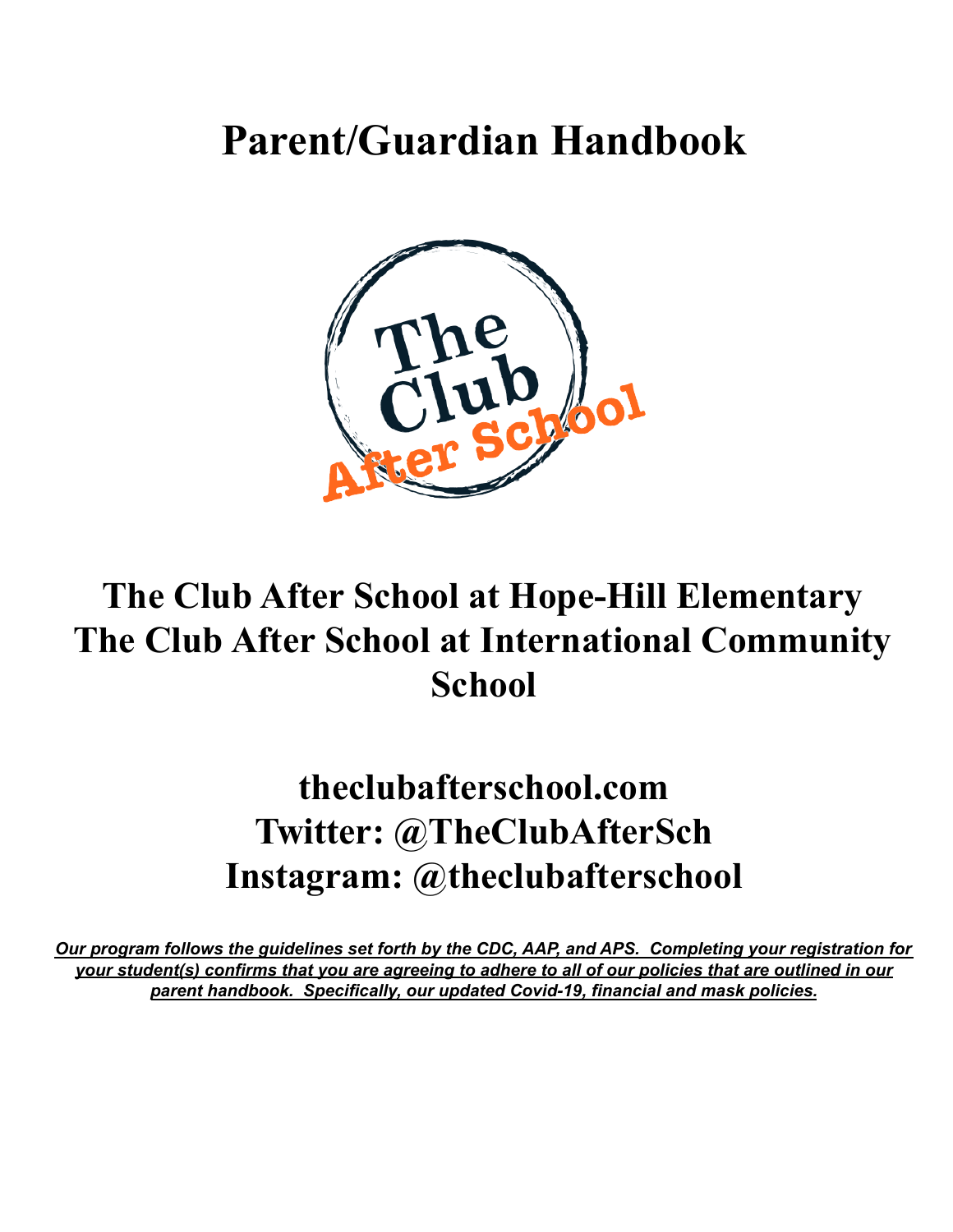## **Program Contact Information**

The Club at Hope-Hill (Hope-Hill Elementary) [www.theclubafterschool.com](http://www.theclubafterschool.com)

The Club at ICS (International Community School) [www.theclubafterschool.com](http://www.theclubafterschool.com)

Program Owner: Kila Posey Email: [kposey@theclubafterschool.com](mailto:kposey@theclubafterschool.com) Phone: 678.263.0178

Hope-Hill Elementary Site Director - Deanna Pounders Email: [deanna@theclubafterschool.com](mailto:deanna@theclubafterschool.com) Site Phone Number: 404.802.7450

International Community School Site Director - Amanda Rivera Email: amanda@theclubafterschool.com

Club Administrative Assistant - Email: [admin@theclubafterschool.com](mailto:admin@theclubafterschool.com)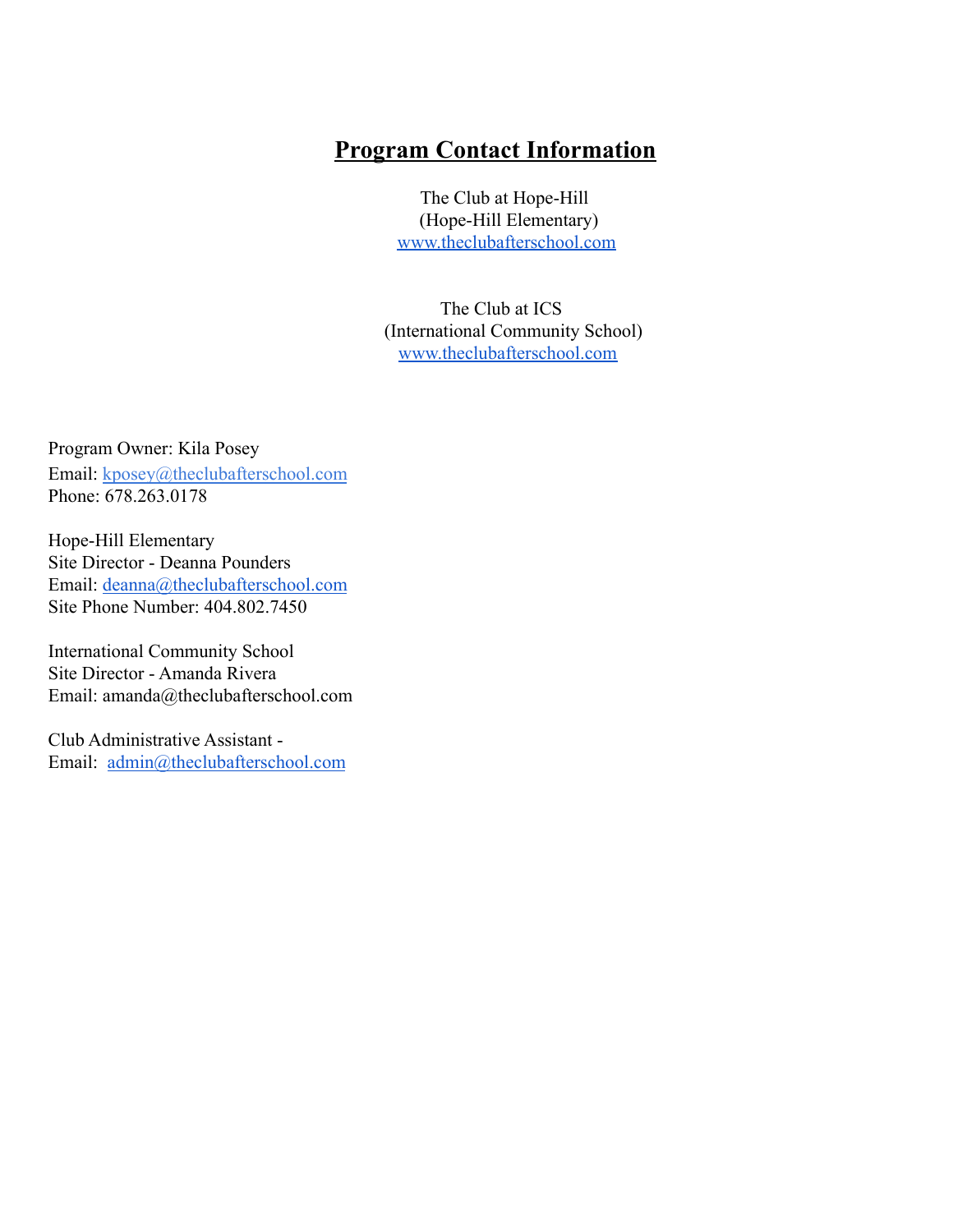# Design and Operations Plan

### **Vision & Mission Statement:**

### Vision:

At The Club After School our goal is to provide an exciting, safe and healthy environment where our children can develop through enrichment skills directly related to College and Career Readiness, so that children advance in their educational career and become productive members of the community.

### Mission:

By integrating College & Career Readiness and STEAM throughout our activities students will have opportunities to foster and cultivate knowledge to expand learning.

### **Program Description and Daily Activities:**

The safety and interests of your children is our primary concern.

- CCR Enrichment Activities The Club After School offers enrichment time to all students and all activities are centered around College & Career Readiness with emphasis (Creativity, Collaboration, Communication, and Critical Thinking). Students will engage in opportunities that will strengthen the C's and provide educational and community growth through STEAM.
- Convenient Hours The Club After School is open during the school year from 2:45 - 6:00 PM at Hope-Hill and ICS, Monday through Friday on the full days that school is in session.
- Well-Trained Staff Members The Club After School staff members are experienced after school teachers that receive extensive, on-going training and are certified teachers, paraprofessionals, and future teacher leaders. Our staff will also go through monthly professional development to uphold the integrity of CCR. Staff members are also CPR/First Aid trained and all certified teachers and paraprofessionals have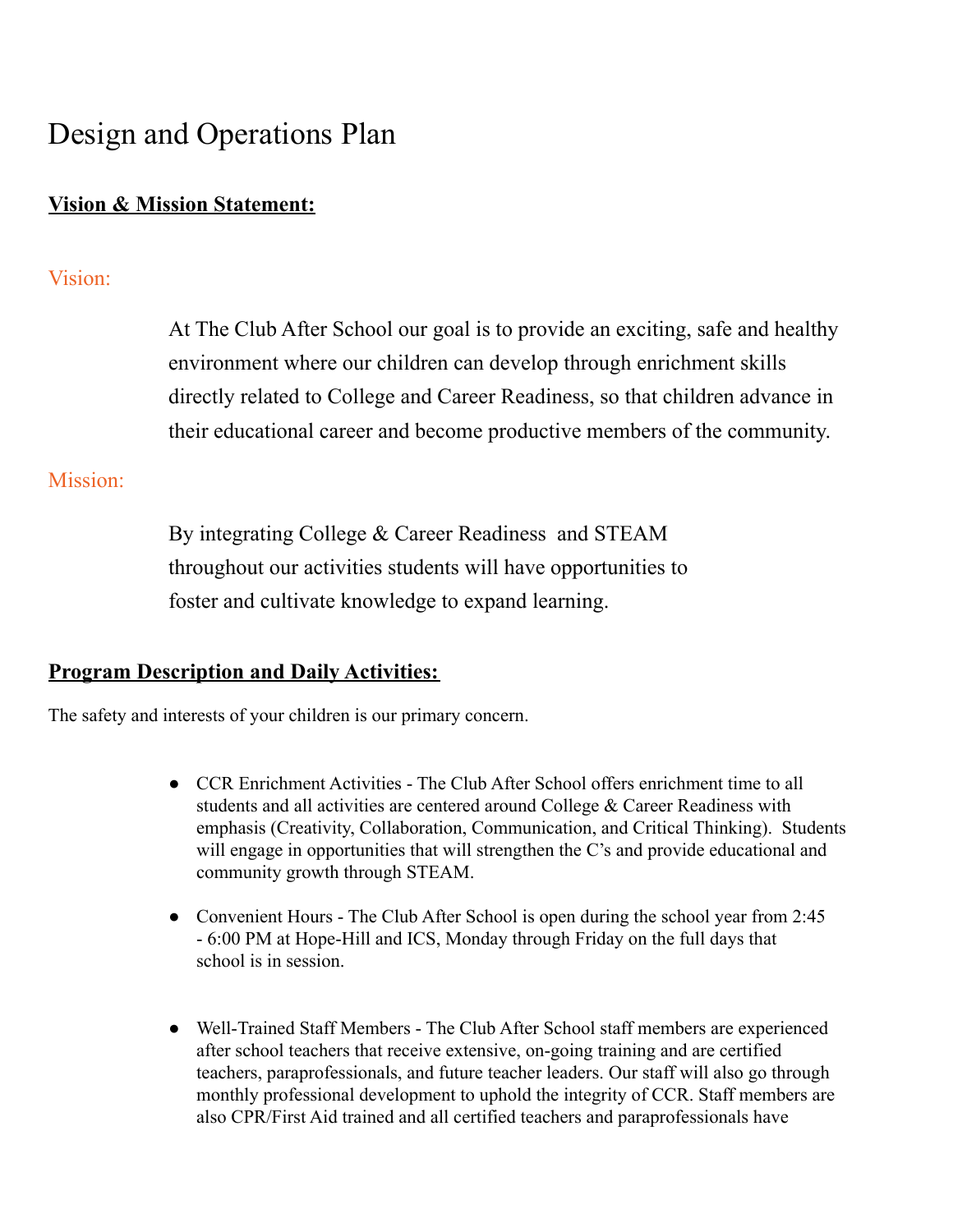credentials from the Georgia PSC.

- Fees Providing quality enrichment is one of our primary goals. The tuition is \$350.00 per month, sibling discounts apply. All families must pay a registration fee of \$75.00. *\*Monthly tuition cannot be prorated due to school being canceled or student attendance.*
- Program Statement During Covid-19 the student to teacher ratio is 10-1. Children must be able to have appropriate behavior and function in a group setting to ensure the safety and well-being of all children.
- Enrollment The Club After School reserves the right to discontinue enrichment services to any student enrolled in The Club at ICS, and The Club at Hope-Hill any time for any reason other than the basis of race, religion, gender, national origin, age, veteran status, disability, marital status, or sexual orientation in any of its employment practices, educational programs, services or activities.

## **After School Policies**

#### **Dates and Times of Operation:**

The Club After School serves students that attend Hope - Hill ES and ICS in grades Kindergarten through 5th grade, ages 5 through 11. We follow the Atlanta Public School Calendar for Hope-Hill and Dekalb Public Schools for ICS, operating August through May, Monday through Friday from Hope-Hill and ICS, 2:45 - 6:00 PM. The Club at Hope-Hill/ICS School is closed the same days that APS/Dekalb are closed to the students, including teacher planning days.

\*Importants dates 2022-2023:

APS School Calendar: Hope-Hill https://www.atlantapublicschools.us/cms/lib/GA01000924/Centricity/Domain/10264/BOE\_approved%20Student [Calendar%20SY2022-2025.pdf](https://www.atlantapublicschools.us/cms/lib/GA01000924/Centricity/Domain/10264/BOE_approved%20Student_Calendar%20SY2022-2025.pdf)

Dekalb School Calendar: ICS <https://icsgeorgia.org/wp-content/uploads/2022/03/PDFCalendar22-23-1.pdf>

*\*Monthly tuition cannot be prorated due to school being canceled or whether a student attends.*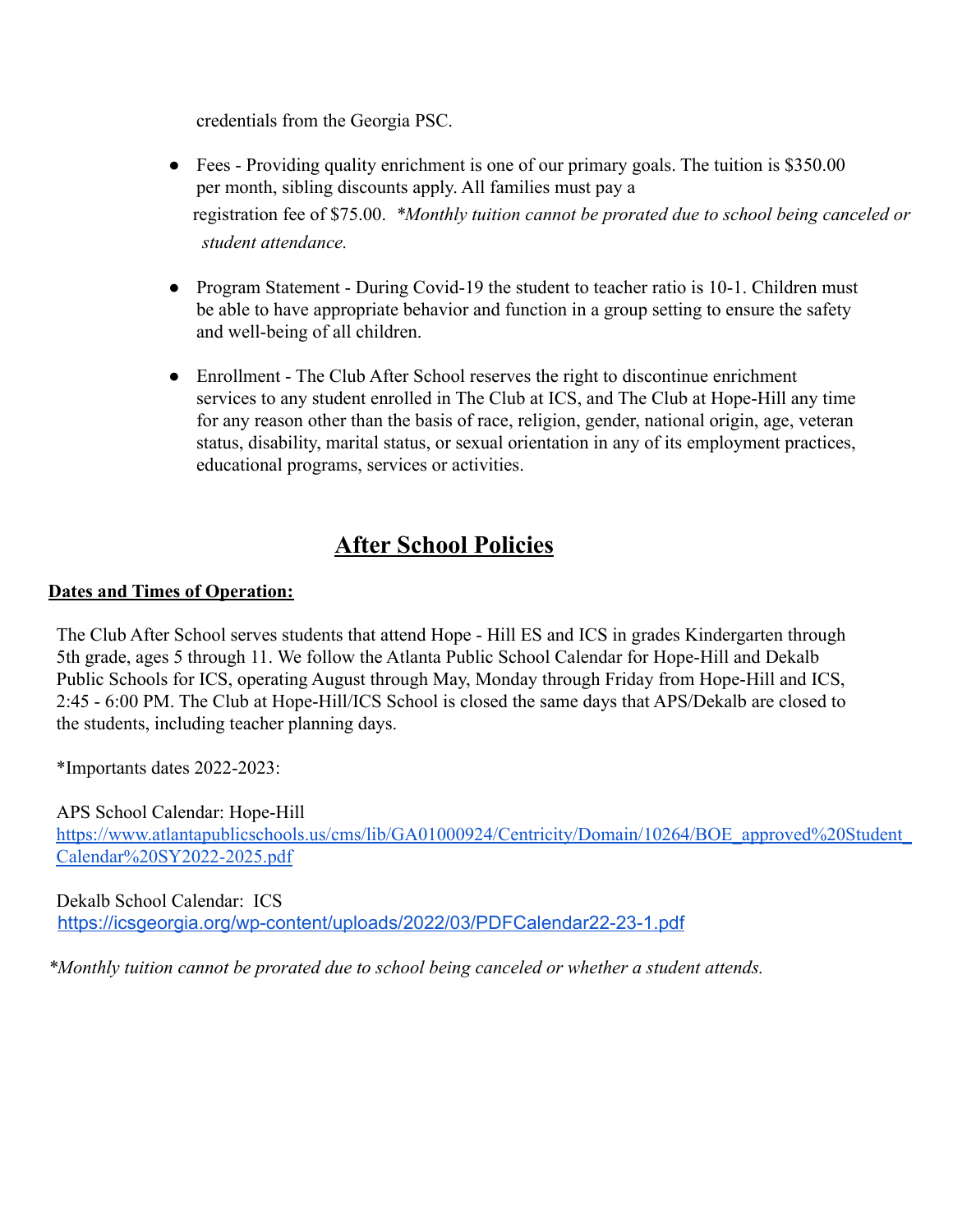#### **Appropriate Behavior Policy**

The safety and interests of your children is our primary concern. Teachers will work closely with students to use positive reinforcement for desired behaviors. Teachers will communicate with parents to share positive and undesirable student behavior. If any student has frequent behavior problems that are not improved upon, then the student who is demonstrating inappropriate and/or dangerous behavior will be suspended from the program. Following the suspension, if a child continues to demonstrate these types of behaviors, he/she will be dismissed from The Club After School. Various techniques will be used by the teachers such as, but not limited to, talking with the student, removing them from the group, writing about their feelings, parent meetings, and written notification of events or behavior to the parent.

Please be advised that The Club After School reserves the right to remove any child demonstrating inappropriate and/or dangerous behavior from the site locations at any time.

#### **Tuition Policy**

Tuition for The Club After School @ Hope-Hill is as follows:

\$75.00 non-refundable registration per family. Full-time Tuition is \$350.00 per month for one child. \$620.00 for 2 siblings, \$870.00 for 3 siblings.

Tuition for The Club After School @ ICS is as follows:

\$75.00 non-refundable registration per family. Full-time Tuition is \$315.00 per month for one child. \$565.00 for 2 siblings, \$850.00 for 3 siblings.

**Tuition is not prorated**. *\*Monthly tuition cannot be prorated due to school being canceled or whether a student attends.*

**Monthly: Parents pay the same amount in monthly tuition.** *(This is not prorated due to school closure or student attendance)*

I understand and agree to the financial policies and obligations set forth by The Club After School. By registering, my student, I am accepting all financial obligations. I also understand that tuition is not prorated, monthly tuition is the same price each month, monthly tuition will not be refunded due to school closures/missed days/illness, early cancelation *of services, and/ or disaster/pandemic related issues that result in the cancelation of school.*

**Payments can be made on our website, theclubafterschool.com. Check payments are not accepted.**

#### **Pick-up and Escort Policy**

Each day, an authorized adult MUST:

1. Report to the designated door to pick up their student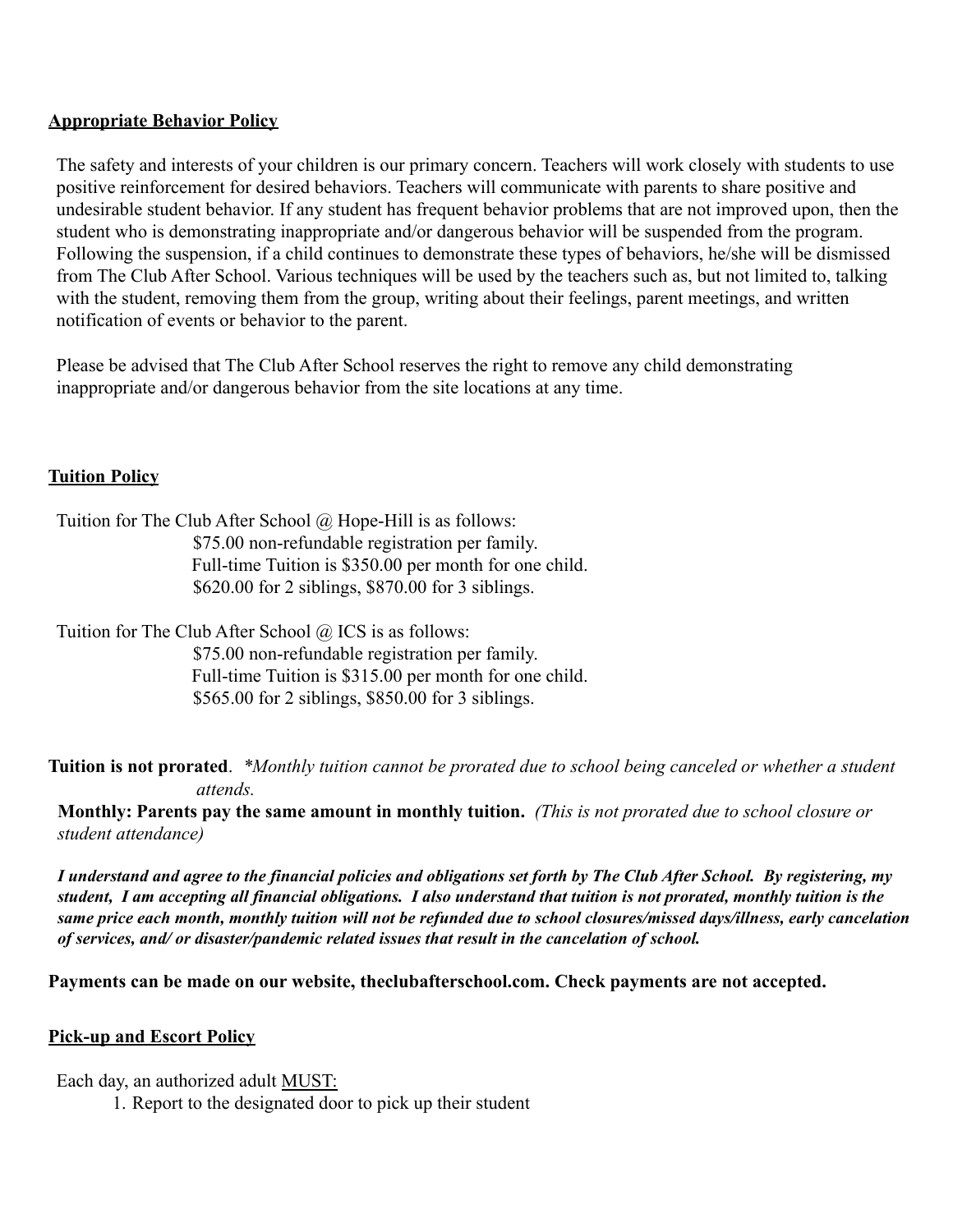- 2. NO ONE is allowed to enter the building.
- 3. Your student will be brought to you and our staff member will sign your student out

#### **Inclement and Severe Weather Policy**

On days when the school system is CLOSED FOR AN ENTIRE DAY OR CLOSES EARLY BECAUSE OF INCLEMENT OR SEVERE WEATHER such as snow, tornadoes, etc., The Club After School will be closed. We must follow the directives given by APS. It will be the parent or guardian's responsibility to be aware of early school dismissal and to make suitable arrangements.

#### **Attendance Policy**

All students must be registered with The Club After School prior to participating in the program. All online registration must be complete and fees paid. Students may attend the program at the school they attend only. An enrolled child is eligible to attend five days per week. Attendance of an ill child or children with communicable diseases will not be permitted. If your child becomes sick during the day, you will be notified to come pick up your child. Sick children cannot remain in the program and must be picked up promptly.

#### **Special Services**

The goal of our programs is to provide a healthy, safe environment in which teachers provide quality care to all students. If special services are needed, the director and the parent will discuss the child's needs and we will do everything possible to meet the needs of that student, however, all students must be able to successfully participate in the program without disruption. **PLEASE DISCUSS ANY SPECIAL NEEDS WITH US PRIOR TO THE START OF THE PROGRAM.**

#### **Snacks**

Snacks are provided to students who attend The Club After School. All snacks are prepackaged. Students are given a wide variety of snacks to choose from. If your child has an allergy, please note this on your registration packet. We are a peanut-free program and do not serve snacks containing peanuts.

#### **Field Trips/Water Activities**

The Club After School, LLC. (Hope-Hill and ICS will not participate in field trips and will not provide transportation to or from an activity. The Club After School, LLC. (Hope-Hill and ICS) will not provide water-related activities in water more than two feet deep.

#### **Refusal of Care Policy**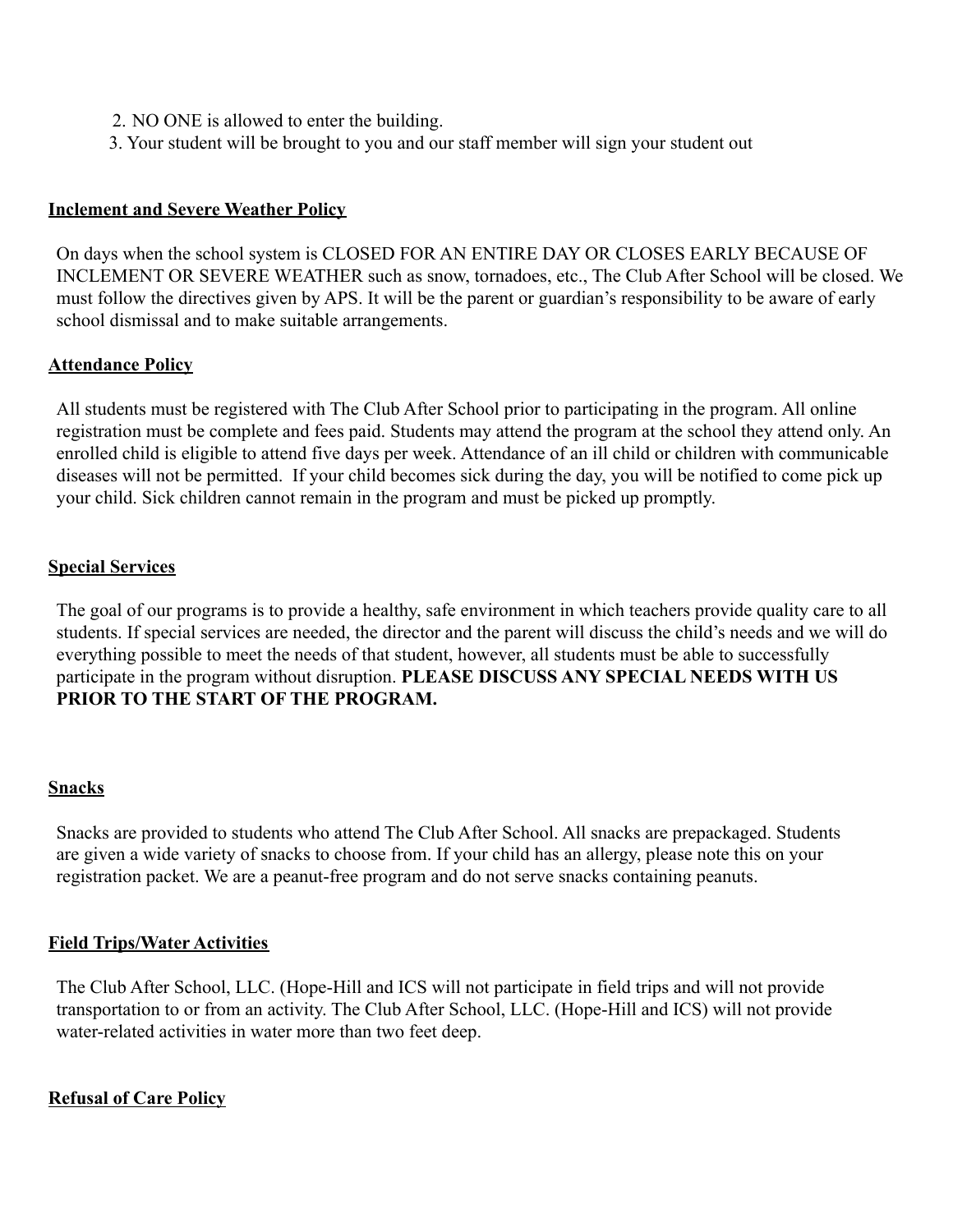The Club After School, LLC. (Hope-Hill and ICS) reserves the right to discontinue enrichment to any student enrolled in the program at any time for any reason other than the basis of race, color, religion, gender, national origin, age, veteran status, disability, marital status, or sexual orientation in any of its employment practices, educational programs, services or activities.

#### **Updated Information Policy**

Parents are responsible for keeping the Director advised of any significant changes as they occur in the enrollment information concerning phone numbers, work locations, emergency contacts, family physicians, etc. This is inclusive of payment information.

#### **Late Pick-up Policy**

Students must be picked up from the program no later than 6:00pm. according to the school clock. A late pick-up fee of \$1.00 per minute is charged after 6:00PM. If a child is not picked up by 7:00pm and we have no communication from parents, DFCS will be contacted. After three late pickups the student will be removed.

#### **Transportation Policy**

No transportation will be provided to or from The Club After School or its employees.

#### **Informed Parent Policy**

It is the responsibility of The Club After School to keep parents informed of any incidents (illnesses, injuries, behavior issues, adverse reactions to medications, and exposure to communicable diseases) that impacts your child. Communication is very important.

#### **Child Abuse Policy**

The Club After School believes that the safety, support, and care of your child(ren) is the most important part of the After School Program. The law has provisions safeguarding the well-being of child(ren). We must comply with the law as outlined below:

*Child care and day care personnel having reasonable cause to believe that a child under the age of 18 has had physical injuries inflicted upon him/her by other than accidental means by a parent or guardian, or has been neglected or exploited by a parent or guardian or has been sexually assaulted or sexually exploited, MUST be reported or cause reports to be made to the Department of Human Resources, Child Protection Agency.*

#### **Unacceptable Objects Policy**

Any child found with knives, guns, drugs, or other dangerous objects or substances that could cause harm to others will be removed permanently from the After School Program and will be disciplined according to school policies.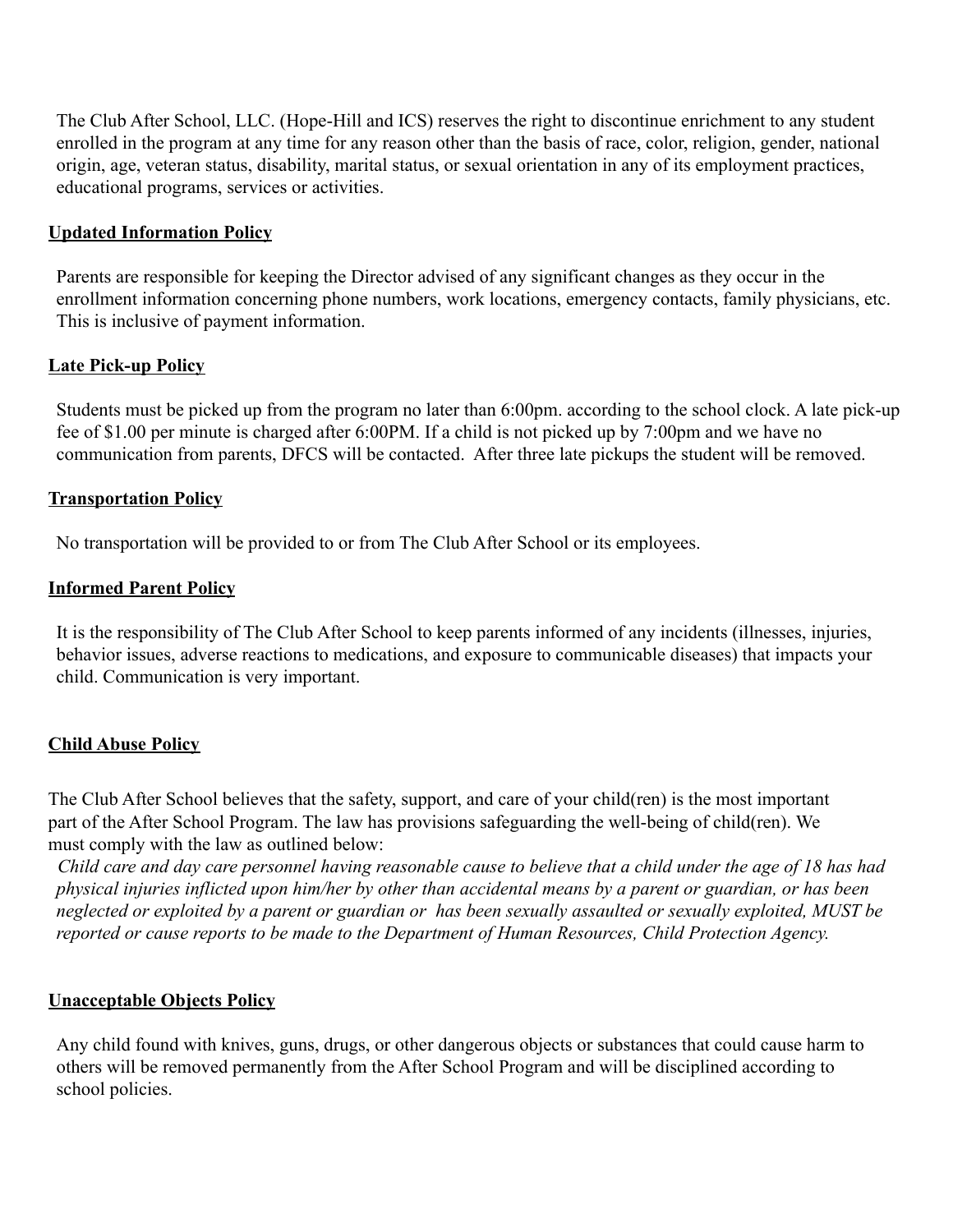#### **Unacceptable Behavior Policy**

Any child whose behavior is inappropriate and puts other children or staff in harm's way will be removed permanently from The Club After School.

#### **Medical Emergency**

In the case of a medical emergency, 911 will be called and students will be transported by ambulance to Children's Healthcare of Atlanta, Egleston. If the injury does not require 911 assistance, the child will be treated by the Director and a medical report will be completed and given to the parent. The main first-aid kit is housed with the Director.

#### **Medication Administration**

Medication will not be administered. Exceptions are made for inhalers and EpiPens. Contact the office for more information.

#### **Illness and Communicable disease:**

Attendance of an ill child or children with communicable diseases such as conjunctivitis (pinkeye), pediculosis (head lice), scabies, ringworm, chicken pox, measles, etc. will not be permitted. Parents will be notified when a communicable disease is introduced into the program by written communication from the director. Parents are requested to notify the After School Program in writing, immediately if their child contracts a communicable disease, has a fever of 101 degrees or higher, diarrhea, or sore throat. Children with communicable diseases will not be allowed to attend The Club After School until a medical

release is provided by the child's physician to the school.

If your child becomes sick during the day, you will be notified and required to pick up your child. Sick children will be removed from the group and staff will take every measure to make the student comfortable until the parent arrives.

#### **Safety Precautions for COVID-19:**

As part of the district's reopening plan, The Club After School will be adhering to the implemented safety protocols prepared for the return of our students and staff:

- Requiring the use of masks and other personal protective equipment in school buildings
- Adding screening measures and temperature checks
- The Club After School will provide masks and other personal protective equipment in the event that a staff member or student may need it
- We will also provide multiple opportunities for hand-washing and sanitizing.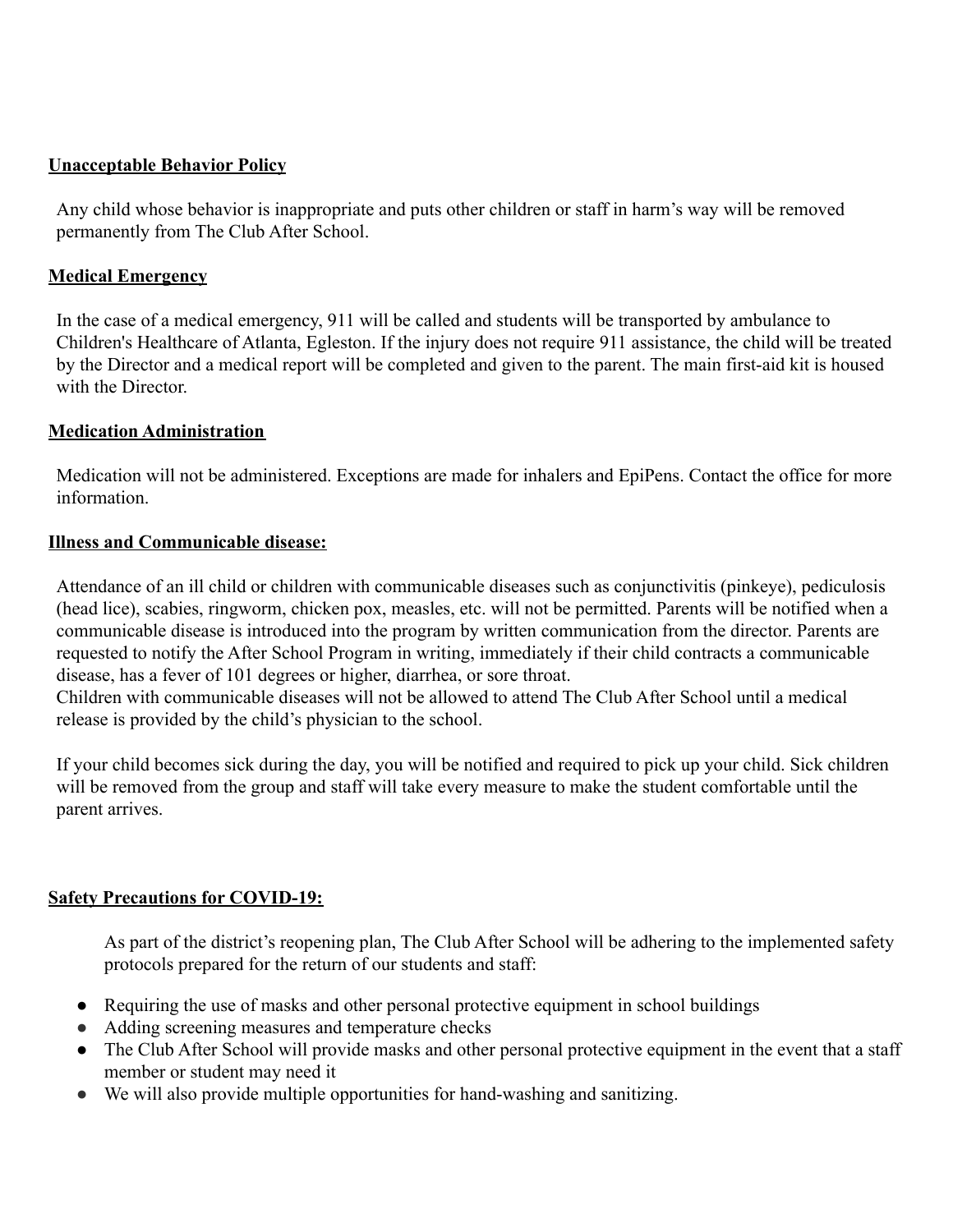Also, social distancing will be critical for any face-to-face interaction:

- Students and staff are required to wear masks while in the classroom, hallway, restroom and play ground
- Markings and signage are posted, at local sites, on floors and walls to ensure that students and employees remain six feet apart
- Adjustments will be made to seating and desks, when necessary
- In-person class size will be reduced
- Staggered release will help with classroom transitions
- Public health guidelines will be followed for the assembly of students in common areas

#### **Fees charges:**

Parents are responsible for late payment fees (\$35.00), bank returned item fee (\$35.00), bank non-payment item fee (\$35.00), late pick-up fees (\$1.00/minute)

#### **Tuition Policy**

#### *Tuition is not prorated.*

Monthly: Parents pay the same amount in monthly tuition. (This is not prorated due to school closure or student **attendance)**

> 1. The Club After School, LLC. accepts online payments. Credit card and Bank draft payment options are available. Pay online at the clubafters chool.com via the parent portal. There is a \$35.00 fee for any payments returned to us by your bank for any reason.

#### 2. Payments are due on the 1<sup>st</sup>. Tuition received on/after the  $5<sup>th</sup>$  of each month is late and **accounts will be charged \$35.00 each month it is late. Accounts 10 days past due will result in discontinued childcare.**

3. A late pick-up fee of \$1.00 per minute is charged if your child is not picked up by 6:00 PM at Hope-Hill & ICS

4. If tuition goes unpaid for 2 weeks, your child will not be allowed to attend the program until this amount is paid in full. If this is not done, enrichment in the program will be discontinued and the student will be replaced with one from the waiting list.

5. In the case of hardship, please contact Kila Posey to make payment arrangements and to learn of scholarship opportunities.

#### **6. Tuition is NOT prorated. We do NOT refund due to school closures or student attendance.**

**I understand and agree to the financial policies and obligations set forth by The Club After School. By registering, my student, I am accepting all financial obligations. I also understand that tuition is**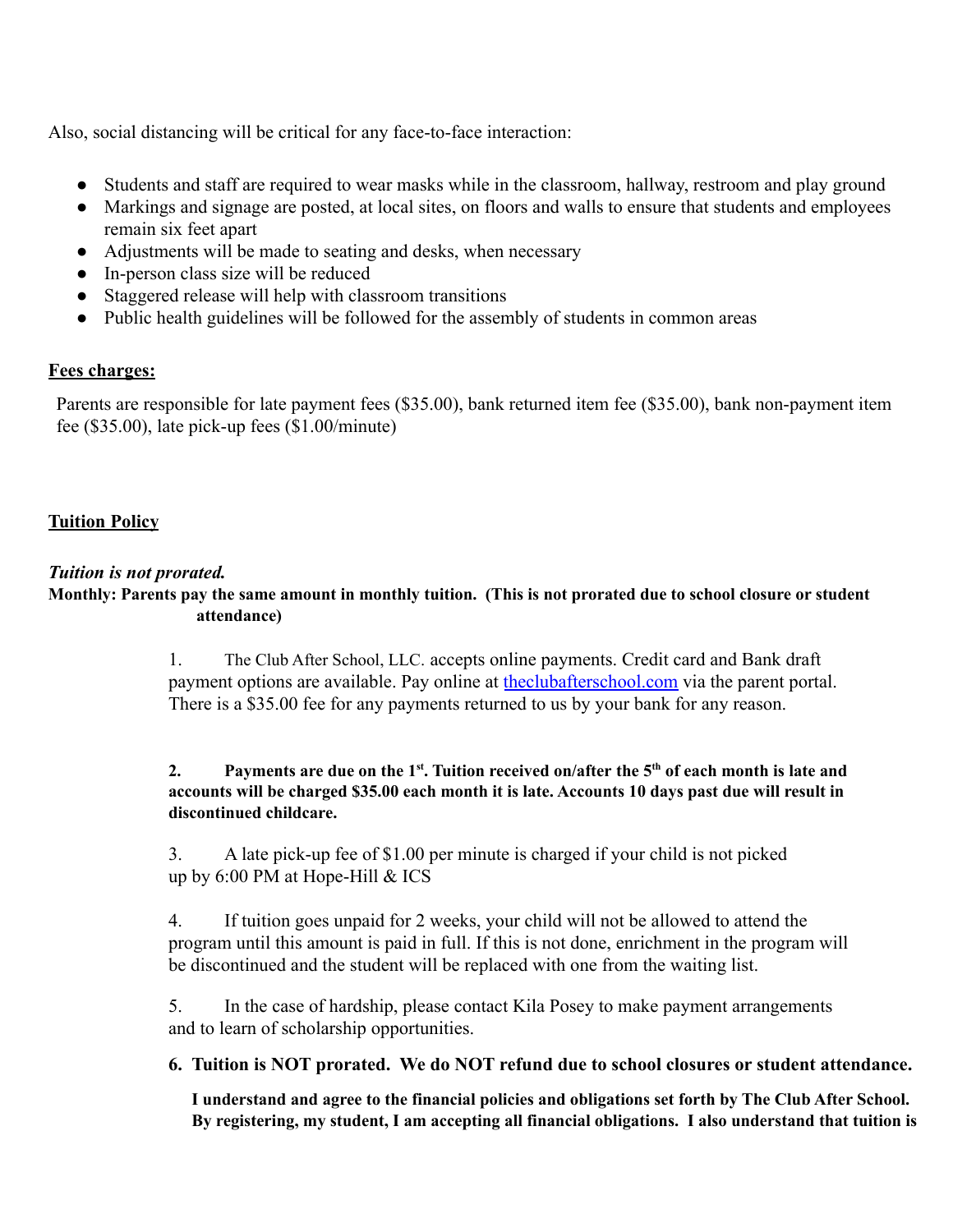**not prorated, monthly tuition is the same price each month, monthly tuition will not be refunded due to school closures/missed days/illness, early cancelation of services, and/ or disaster/pandemic related issues that result in the cancelation of school.**

7. I understand that payments are processed through the Payment Gateway, First Data, and are done so via their secure payment system. We do not keep any credit card information in our system.

**I understand and agree to the above financial policies and obligations by registering my student and that I am the parent/guardian responsible for the financial obligations.**

# **Parental Agreement with The Club After School, LLC. at Hope-Hill & International Community School**

- The Club After School agrees to provide enrichment for your child during the 2022-2023 school year, following the APS and Dekalb County Schools Calendar, from 2:45-6:00
- A daily snack is provided to all students by The Club After School.
- My child(ren) will not be allowed to leave the facility without being escorted by the parent(s), person authorized by parent, or facility personnel.
- I also understand that students will intermingle with other grade levels/students while in after school.
- I acknowledge that it is my responsibility to keep my child(ren)'s records current to reflect any significant changes as they occur. (telephone numbers, work location, emergency contacts, child's physician, health status, etc.)
- The Club After School agrees to keep me informed of any incidents (illnesses, behavior, injuries, and exposure to communicable disease) which involve my child(ren).
- I acknowledge it is my responsibility to pay tuition on time and understand that failure to do so will result in termination of enrichment services. Non-payment on/or after the  $5<sup>th</sup>$  of each month will result in additional fees and potentially discontinued service.

I have received a copy and agree to abide by the policies and procedures for The Club After School, LLC.

The Club After School is notifying parents that there could be risks and/or risks of injury associated with the planned enrichment activities. As the parent, I acknowledge and understand that The Club After School is an exempted program meaning the State does not require a license to operate. Our program follows the single skill for College  $\&$ Career Readiness emphasizing on (Creativity, Collaboration, Critical Thinking, & Communication). I also understand that I am accepting all risks associated with all activities related to The Club After School programming.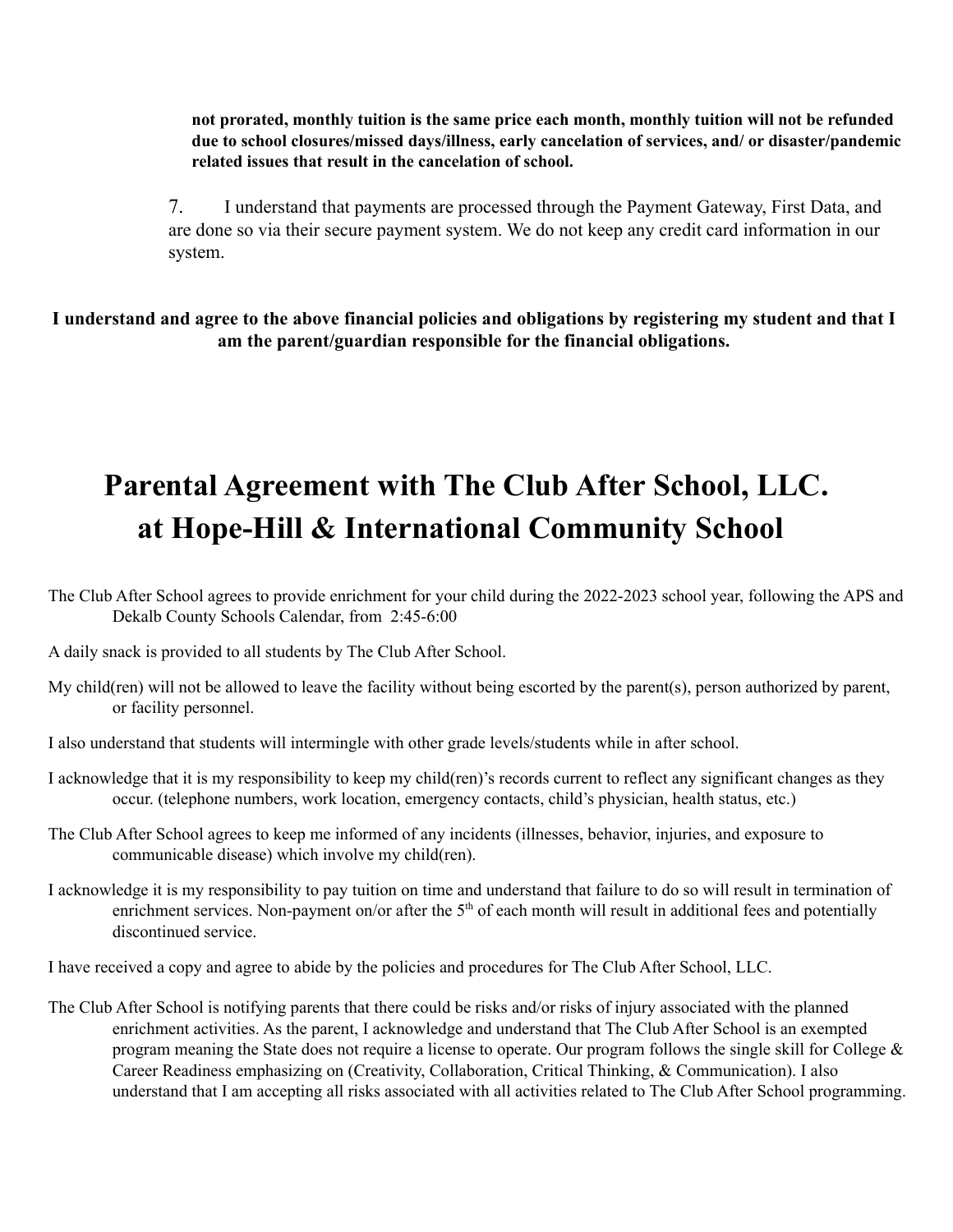I acknowledge that I must have current medical insurance for my child participating in The Club After School, LLC.

| If the need or desire for enrichment provided by The Club After School changes and the parent wishes to |
|---------------------------------------------------------------------------------------------------------|
| discontinue, a two-week written notice is required.                                                     |

I understand the parent or guardian is responsible for the tuition payment and that tuition is not prorated, and that as a monthly student I will pay the tuition regardless of school closure or student attendance.

I hereby give The Club After School and its employees permission to provide first aid care for my child(ren). In the event that I cannot be reached, I hereby authorize The Club After School, LLC. and its employees to authorize transportation of my child to the CHOA Emergency Room. I hereby grant my consent for the hospital and its medical staff to provide my child with emergency medical treatment which a physician deems necessary. I agree to accept financial responsibility for all medical expenses incurred.

#### **By completing my registration:**

I understand and agree to the financial policies and obligations set forth by The Club After School. By **registering as a student I am accepting all financial obligations. I also understand that tuition is not prorated, monthly tuition is the same price each month, monthly tuition will not be refunded due to school closures/missed days/illness, early cancelation of services, and/ or disaster/pandemic related issues that result in the cancelation of school.**

## **COVID-19 Parent Waiver**

The Club After School has put in place protective measures to reduce the spread of COVID-19; however, The Club cannot guarantee that you or your child(ren) will not become infected with COVID-19. Further, attending afterschool could increase your risk and your child(ren)'s risk of contracting COVID-19.

To prevent the spread of COVID-19 and reduce the potential risk of exposure to all parties, we are conducting a simple screening questionnaire with this waiver.

By completing this registration you are agreeing to all of the information and that you understand keeping open lines of communication is important to help us take precautionary measures to protect you, your child(ren) and everyone on campus.

Your child has not: